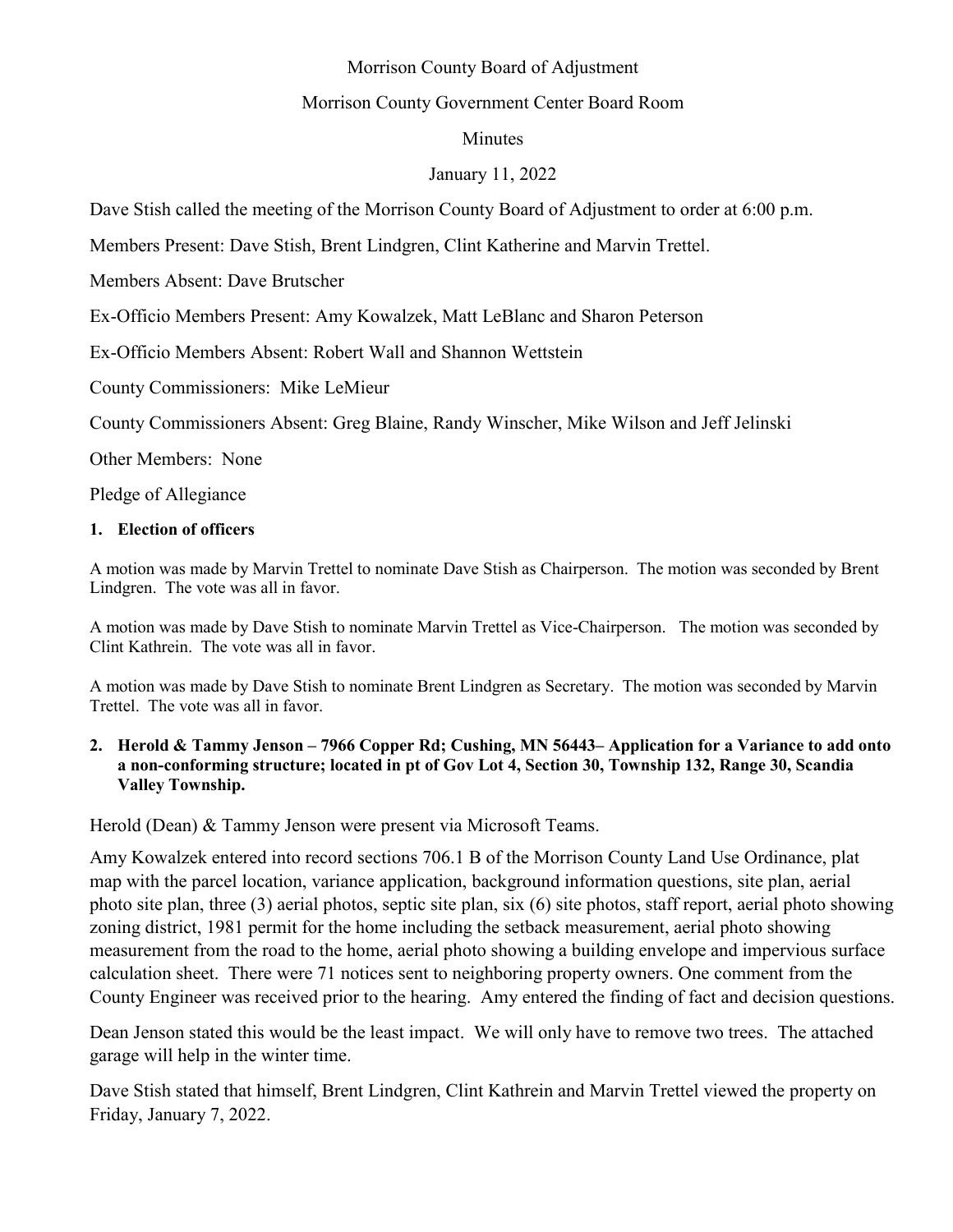Dave Stish stated at the time of the original permit it was stated the home would be 50' from the road. The inspector at that time determined that the home would be 60' from the road. When measuring in Beacon the home shows 60' from the edge of the road. Amy Kowalzek stated it is assumed that the setback at the time of the permit was to the right of way of the road. It may have been from the edge of the road. Dave asked if the encroachment is two feet. Amy stated this is correct.

Amy Kowalzek asked when the property was purchased. Dean Jenson stated they purchased the property in 2013. Dean stated his home is probably the furthest away from the road then the neighbors. I am pretty sure that the setbacks must have been different in the 1980's.

Marvin Trettel asked how far from the well will the addition be. Dean Jenson stated it will be 3 feet away. I talked to the MN Dept of Health and that is their setback requirement. The well water was just tested and is good. Marvin asked if it would be possible to move the addition 2 feet to the north. Dean stated that was the original plan, but the well setback came into play.

Dave Stish asked about the well setbacks. Amy Kowalzek stated that the MN Dept of Health regulates the setbacks from wells. It is not recommended to have them inside of a structure.

Clint Kathrein asked if the addition will meet the setbacks to Dove Rd? Amy Kowalzek stated it would. Clint asked why no add onto the north side of the home. Tammy Jenson stated no matter where we would add onto the home, we would need a variance. The north side of the home is where the propane tank and septic system are.

Dave Stish stated that sometimes an attached garage becomes living quarters. Is there a setback between structures? Amy Kowalzek stated we do not have a setback between structures. Dave asked what the difference in height would be between the addition and the existing home. Dean Jenson stated it would be one foot higher.

Tammy Jenson stated that the home addition would be 16' x 28' and the attached garage would be 32' x 36'. This is different than what was submitted, it will be a little smaller.

Sharon Peterson stated that in order to turn an attached garage into living quarters a permit is required to do so.

Audience Comment: None

Marvin Trettel asked if the setback could be met with the addition. Tammy Jenson stated this would cut the size of the addition and it would look better if the addition and existing home were flush with each other.

Cling Kathrein stated that if you look down the street all the homes are as far back or closer to the road than this home. This is an existing home and it is not going anywhere.

The voting sheets were polled.

A motion was made by Brent Lindgren to approve the Variance request. The motion was seconded by Dave Stish. The vote was all in favor.

With no further business at hand, the hearing was closed at 7:00 p.m.

A motion was made by Marvin Trettel to approve the December 14, 2021minutes. The motion was seconded by Clint Kathrein. The vote was all in favor.

Correspondence - None